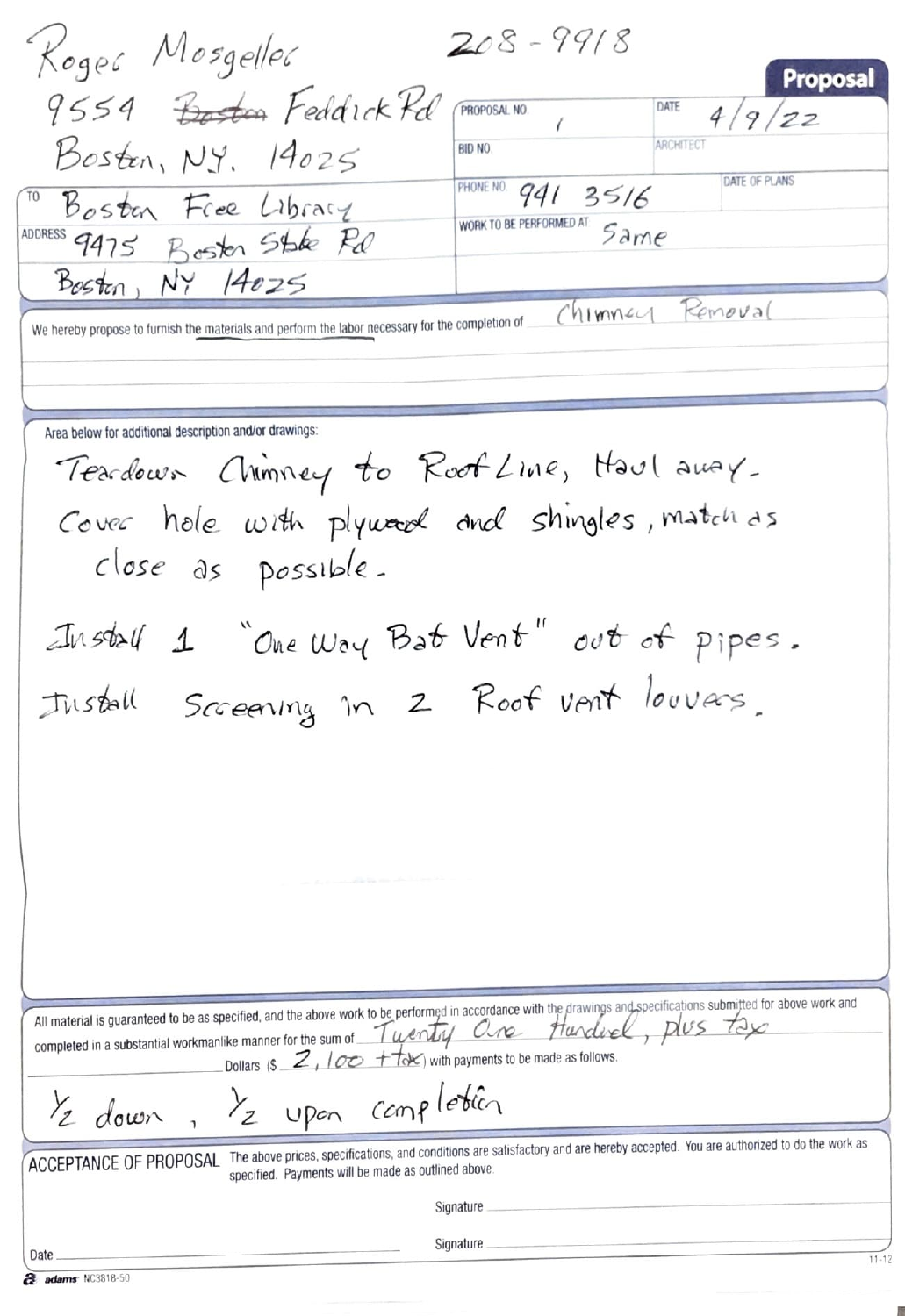## Proposal

## VACINEK HEATING & ROOFING, INC.

8038 Boston State Rd Hamburg NY 14075 Roofing - Plumbing - Heating  $(716)592 - 2727$  $(716)649 - 3225$ 

| PROPOSAL SUBMITTED TO<br><b>BOSTON FREE LIBRARY</b>       |                      | <b>PHONE</b><br>941-3516 | <b>DATE</b><br>$3 - 9 - 22$ |
|-----------------------------------------------------------|----------------------|--------------------------|-----------------------------|
| <b>STREET</b><br>PO BOX 200 9475 BOSTON STATE RD          |                      | <b>JOB NAME</b>          |                             |
| <b>CITY, STATE and ZIP CODE</b><br><b>BOSTON NY 14025</b> |                      | <b>JOB LOCATION</b>      |                             |
| <b>ARCHITECT</b><br><b>DAVE</b>                           | <b>DATE OF PLANS</b> |                          | <b>JOB PHONE</b>            |

We hereby submit specifications and estimates for: REMOVE AND DISPOSE OF BRICK CHIMNEY TO BELOW ROOF LINE PLYWOOD OVER OLD CHIMNEY SPOT **INSTALL NEW SHINGLES TO MATCH AS CLOSE AS POSSIBLE** 

## **TOTAL INSTALLED \$2500.00**

 $A$  As organization

| hereby to furnish material and labor - complete in accordance with above specifications, for the sum of:<br>We Propose                                                                                                                                                                                                                                                                                                                                                                                                                             | Dollars (\$ 2500.00                                                                                            |
|----------------------------------------------------------------------------------------------------------------------------------------------------------------------------------------------------------------------------------------------------------------------------------------------------------------------------------------------------------------------------------------------------------------------------------------------------------------------------------------------------------------------------------------------------|----------------------------------------------------------------------------------------------------------------|
| Payment to be made as follows:<br>ON COMPLETION OF JOB                                                                                                                                                                                                                                                                                                                                                                                                                                                                                             |                                                                                                                |
| All material is guaranteed to be as specified. All work to be completed in a workmanlike<br>Manner according to standard practices. Any alteration or deviation from above specifications<br>Involving extra costs will be executed only upon written orders, and will become an extra<br>Charge over and above the estimate. All agreements contingent upon strikes, accidents<br>Or delays beyond our control. Owner to carry fire, tornado and other necessary insurance.<br>Our workers are fully covered by Workman's Compensation Insurance. | Authorized<br>Signature<br>Note: This proposal may be<br>60<br>days.<br>Withdrawn by us if not accepted within |

| Acceptance of Proposal - The above prices, specifications and<br>conditions are satisfactory and are hereby accepted. You are authorized<br>to do the work as specified. Payment will be made as outlined above. | Signature |
|------------------------------------------------------------------------------------------------------------------------------------------------------------------------------------------------------------------|-----------|
| Date of Acceptance:                                                                                                                                                                                              | Signature |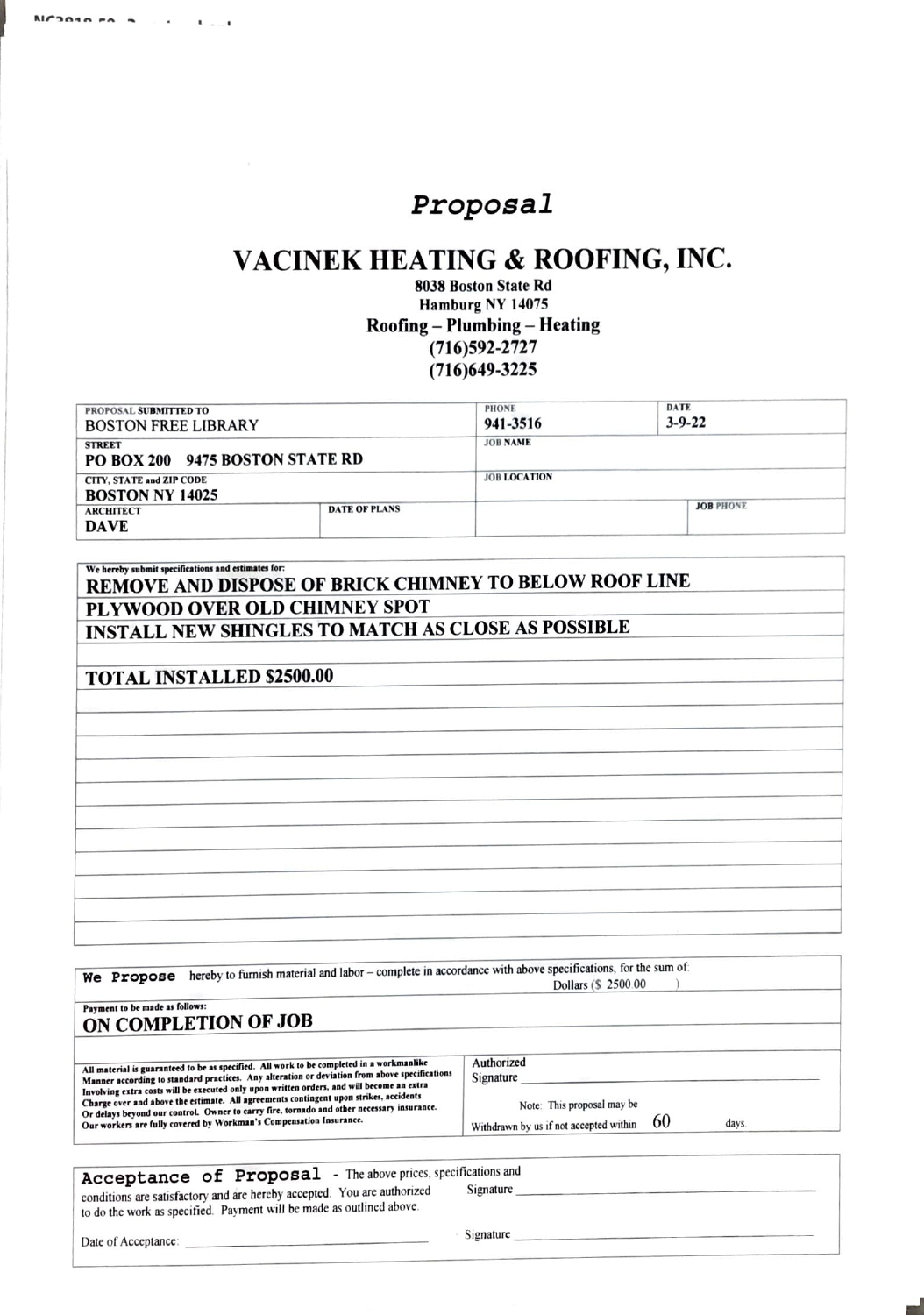Date:  $APRIL$   $BTH2022$ 



**Customer Signature** 

Date